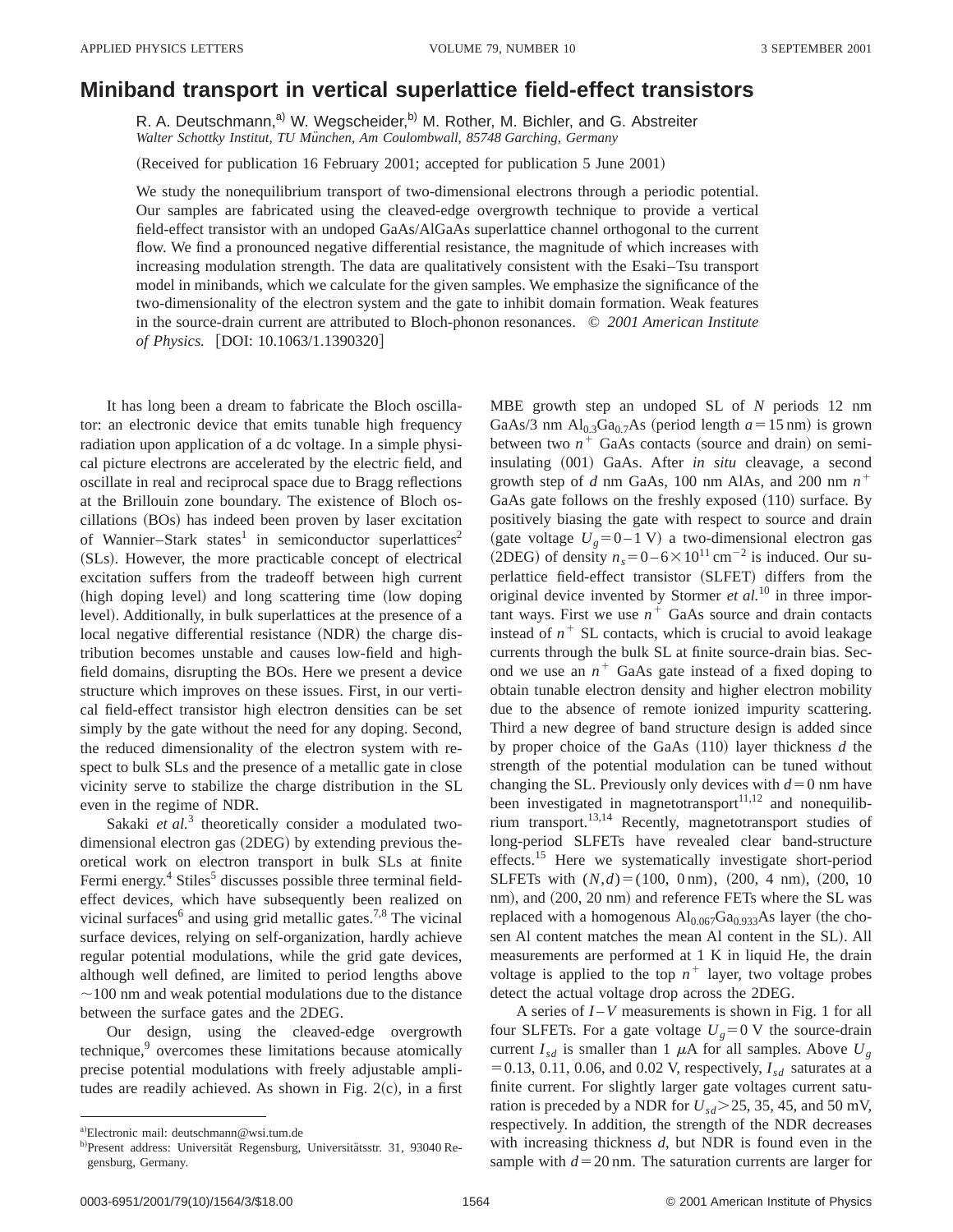

FIG. 1. Current–voltage characteristics and calculated band structure of the two lowest minibands for the different SLFETs (dotted: free electron dispersion). (a)  $d=0$  nm,  $\Delta_1=3.3$  meV,  $\Delta_2=3.3$  meV; (b)  $d=4$  nm,  $\Delta_1$ = 5.3 meV,  $\Delta_2$  = 3.8 meV; (c)  $d$  = 10 nm,  $\Delta_1$  = 12.2 meV,  $\Delta_2$  = 3.8 meV; (d)  $d=20$  nm,  $\Delta_1=21.2$  meV,  $\Delta_2=5.0$  meV.

larger *d*. The reference samples show normal FET behavior with comparable saturation currents to the SLFETs, but no NDR.

The influence of *d* on the band structure in the SLFETs is revealed by self-consistent two-dimensional quantum mechanical calculations, as shown in Fig. 1 next to the respective SLFET traces. For  $d=0$  nm the miniband width  $\Delta_1$ = 3.3 meV. The second miniband of width  $\Delta_2$  = 3.3 meV originates from excited states in the  $(110)$  direction, and is offset from the first miniband by the  $(110)$  quantization energy.<sup>16</sup> We note that  $\Delta_1$  and  $\Delta_2$  only weakly depend on the electron density, and are separated by a minigap. For *d*  $=0$  nm magnetotransport experiments and calculations using the known density of states have shown<sup>11,13</sup> that the Fermi energy  $E_F$  reaches  $\Delta_1$  for  $U_g$ =0.4 V. For increasing *d*  $\Delta_1$ also increases, indicating the weaker influence of the SL on the electron gas.  $\Delta_2$  remains almost unchanged, because the corresponding electron states are located in the SL. For *d*  $\geq 10$  nm both minibands even overlap, and for  $d=20$  nm the electron dispersion is almost equal to that of the free electron.

We interpret the SLFET data in terms of Esaki–Tsu type miniband transport under the assumption of constant electric field across the SL. Electrons are accelerated towards the Brillouin zone boundary, and, unless scattered, are Bragg reflected, which results in electron localization and a decreasing current. Calculations<sup>3,4</sup> have shown that  $(I)$  even when  $E_F > \Delta$  for 2D electrons the current and NDR persists, unlike the 1D case, where the current is expected to quench at filled bands (II) the position of the NDR depends on the scattering time and is not directly dependent on  $E_F$  (III) the peak current increases with increasing  $\Delta$ . These findings are in qualitative agreement with our data, but it must be noted that they are based on the assumption of a constant relaxation time and sinusoidal energy band, which need to be relaxed for quantitative agreement.

Further experimental evidence for Esaki–Tsu type miniband transport is obtained by comparing the electron *quantum* mobility  $\mu_Q = B_c^{-1}$ , obtained from the onset of Shubnikov–de Haas oscillations at the magnetic field  $B_c$ with the Esaki–Tsu mobility  $\mu_{ET} = \Delta dL/2\hbar U_p$ , related to the peak voltage  $U_p(L=$ channel length). For all samples we find good agreement between these mobilities, e.g., for the SLFET with  $d=0$  nm  $\mu_{Q} \cong \mu_{ET} \cong 3 \times 10^{4}$  cm<sup>2</sup>/V s, and for  $d=20$  nm  $\mu_{Q} \approx \mu_{ET} \approx 1.2 \times 10^5$  cm<sup>2</sup>/V s. This remarkable fact indicates that relevant scattering events for BOs are the ones that are phase breaking with phase coherence time  $\tau$  $\alpha \mu_O$ ,  $\mu_{ET}$ .

In the following we rule out other possible reasons besides Bloch localization that could theoretically lead to NDR. (I) *Intersubband scattering* might occur since  $U_p$  is comparable to the subband separation, and for  $d > 10$  nm the subbands even overlap. For  $d > 0$  nm  $\Delta_2$  is always smaller than  $\Delta_1$  and due to the heavier electron mass in the upper band, NDR could be expected. However, this rationale is not applicable to the  $d=0$  nm case, where both subbands have the same width and mass, and the mobility in the higher subband will even be larger due to the larger distance of the electrons from the interface. Therefore the NDR of this sample cannot be explained by intersubband scattering. Additionally, the strength of the NDR decreases with increasing *d*, even though the difference in effective mass of both subbands increases, which also rules out such an explanation for the NDR. (II) *Intervalley scattering* can be excluded because the energy separation between the  $\Gamma$  and  $L$  minima in GaAs is much larger than the energy even of ballistic electrons at  $U_p$ . (III) *Real space transfer* across the gate barrier can be ruled out because the gate current is orders of magnitude smaller than the source-drain current. (IV) *Breakdown of the electric field* in NDR devices into high- and low-field domains may be a major obstacle for operating bulk SL devices beyond  $U_p$ . In our SLFETs, however, no sudden jumps in the current at voltages  $U_{sd} > U_p$  are observed. Additionally both